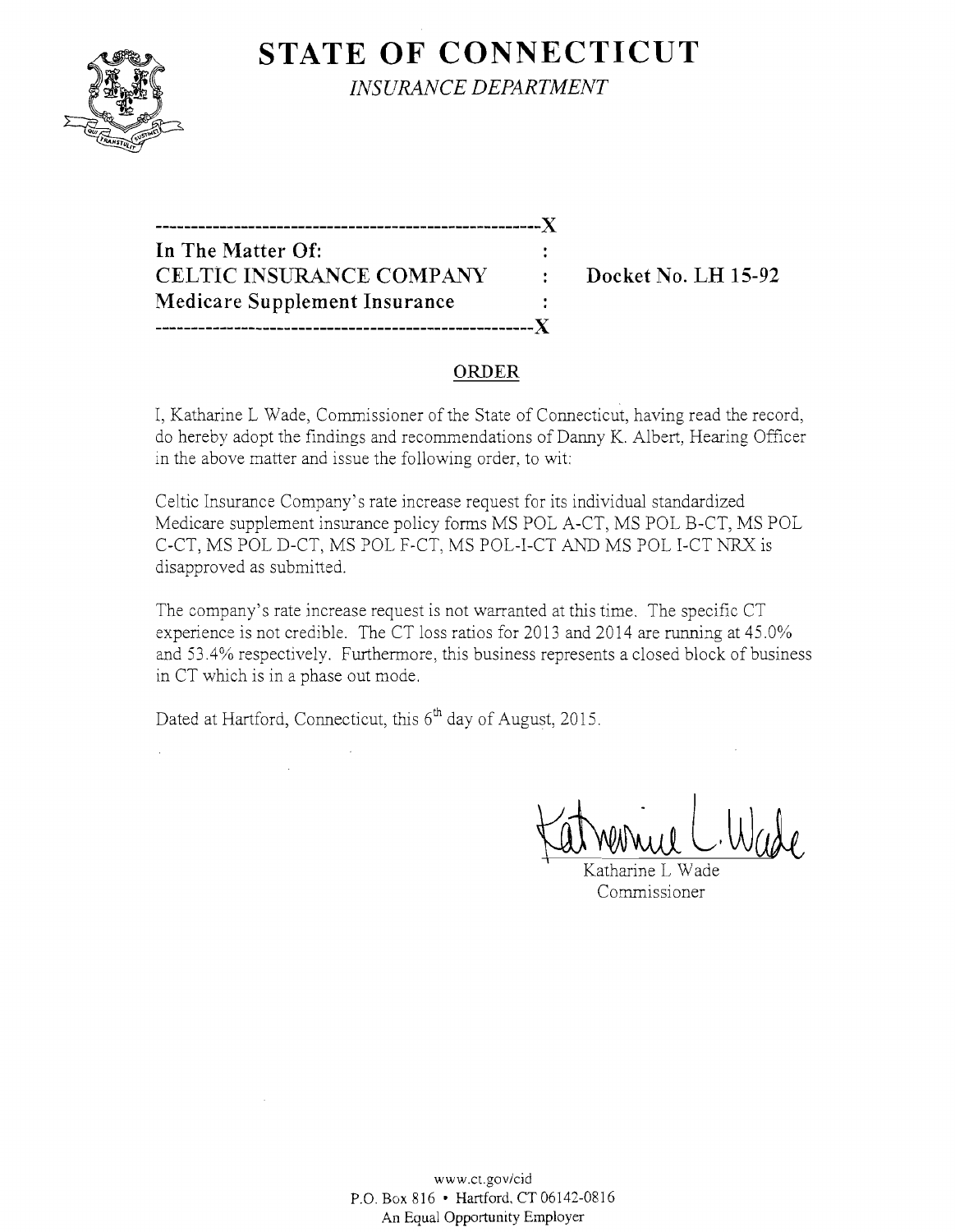

**STATE OF CONNECTICUT** *INSURANCE DEPARTMENT* 

**----------------------------------------------)( In The Matter Of: CELTIC INSURANCE COMPANY: Docket No. LH 15-92 Medicare Supplement Insurance ----------------------------------------------)(** 

#### **PROPOSED FINAL DECISION**

#### 1. **INTRODUCTION**

The Insurance Commissioner of the State of Connecticut is empowered to review rates charged for individual and group Medicare supplement policies sold to any resident of this State who is eligible for Medicare. The source for this regulatory authority is contained in Chapter 700c and Section 38a-495a of the Connecticut General Statutes.

After due notice a hearing was held at the Insurance Department in Hartford on Thursday, July 23, 2015 to consider whether or not the rate increase requested by Celtic Insurance Company on its individual standardized Medicare supplement business should be approved.

No members from the general public attended the hearing.

No representatives from Celtic Insurance Company attended the hearing.

The hearing was conducted in accordance with the requirements of Section 38a-474, Connecticut General Statutes, the Uniform Administrative Procedures Act, Chapter 54 of the Connecticut General Statutes, and the Insurance Department Rules of Practice, Section 38a-8-l et seq. of the Regulations of Connecticut State Agencies.

A Medicare supplement (or Medigap) policy is a private health insurance policy sold on an individual or group basis which provides benefits that are additional to the benefits provided by Medicare. For many years Medicare supplement policies have been highly regulated under both state and federal law to protect the interests of persons eligible for Medicare who depend on these policies to provide additional coverage for the costs of health care.

Effective December 1,2005, Connecticut amended its program of standardized Medicare supplement policies in accordance with Section 38a-495a of the Connecticut General Statutes, and Sections 38a-495a-l through 38a-495a-2l of the Regulations of Connecticut Agencies. This program, which conforms to federal requirements, provides that all insurers offering Medicare supplement policies for sale in the state must offer the basic "core" package of benefits known as Plan A. Insurers may also offer anyone or more of eleven other plans (Plans B through N).

> www.ct.gov/cid P.O. Box 816 • Hartford, CT06142-08l6 An Equal Opportunity Employer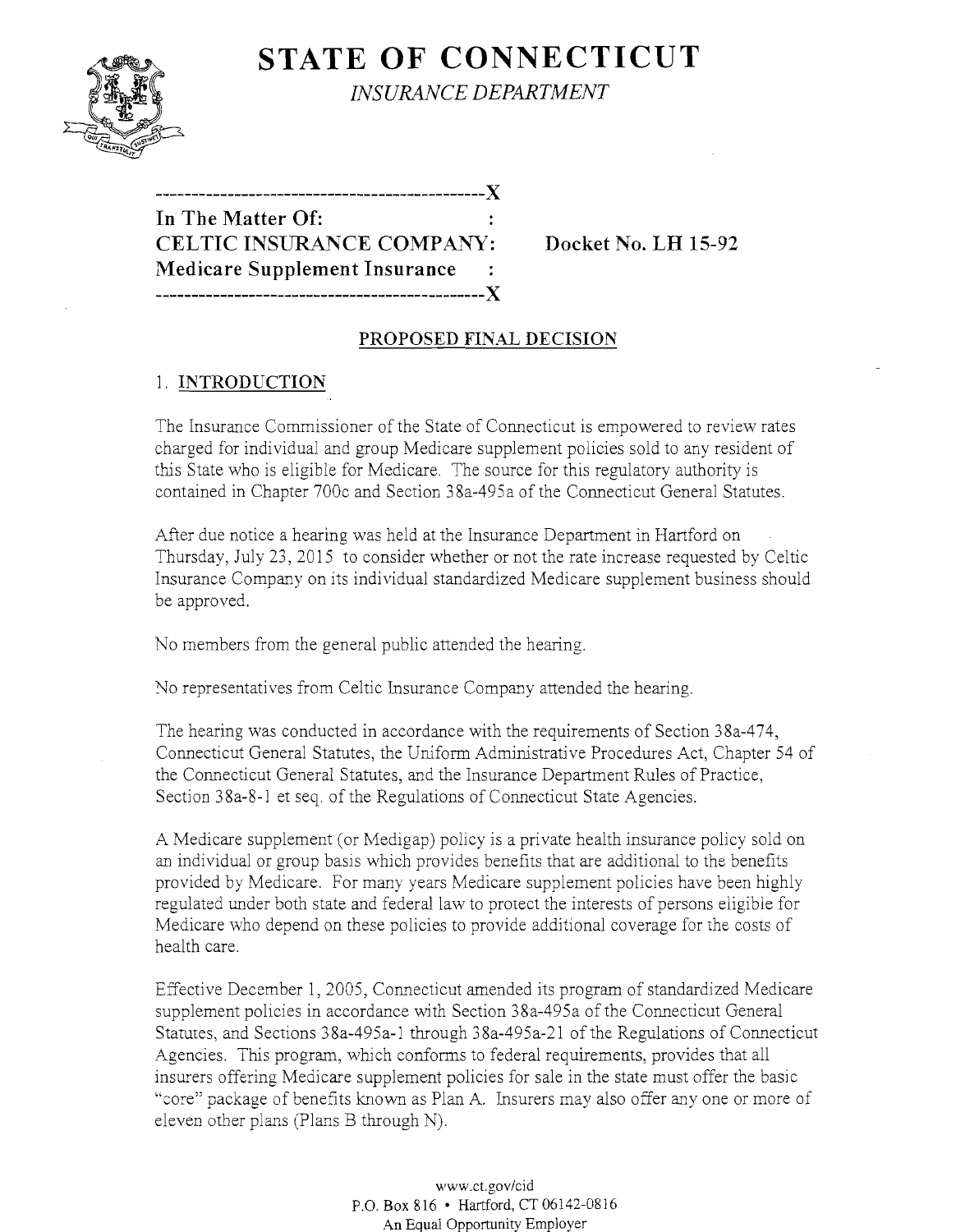# II. **FINDING OF FACT**

After reviewing the exhibits entered into the record of this proceeding, and utilizing the experience, technical competence and specialized knowledge of the Insurance Department, the undersigned makes the following findings of fact:

1. Celtic Life Insurance Company has requested the following rate increase on its individual standardized Medicare supplement policies for forms MS POL A-CT through D-CT, MS POL F-CT and MS POL I-CT:

|          | Proposed      |  |
|----------|---------------|--|
| Plan     | Rate Increase |  |
| A        | 5.5%          |  |
| В        | 5.5%          |  |
| C        | 5.5%          |  |
| Đ        | 5.5%          |  |
| F        | 5.5%          |  |
| T        | 5.5%          |  |
| I w/o Rx | 5.5%          |  |
|          |               |  |

2. Policy in-force counts as of *12/31/14* for Connecticut and nationwide, by Plan, are as follows:

| Plan          | Connecticut | Nationwide |
|---------------|-------------|------------|
| A             |             | 28         |
| Β             |             | 72         |
| $\mathcal{C}$ | 6           | 1,330      |
| D             | 30          | 78         |
| F             | 33          | 1,079      |
|               |             | 41         |
| I w/o Rx      |             | 166        |
| Total         | 72          | 2,794      |
|               |             |            |

- 3. The last rate change approved, effective 8/1*105,* was 7% for all Plans except Plan I with Rx, which was 25.0% effective *8/1/02,* and there's never been an increase for Plan I without Rx.
- 4. These forms are no longer marketed.
- 5. The proposed rates are expected to satisfy the Connecticut statutory loss ratio of 65% required of individual Medicare supplement forms.
- 6. Celtic Life has demonstrated that their expense factor is in compliance with section 38a-473, C.G.S.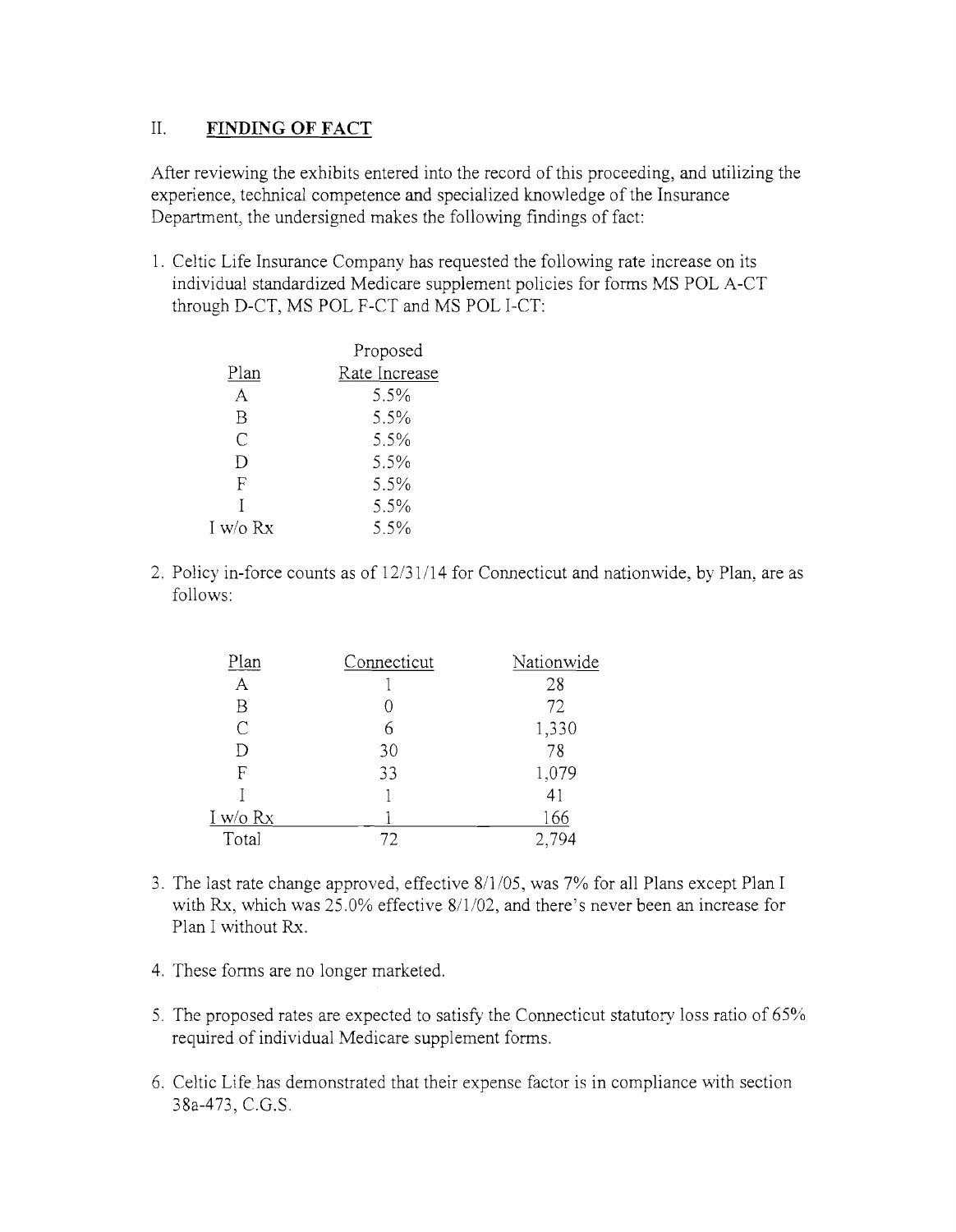- 7. Celtic Life has conformed to subsection (e) of section 38a-495c, C.G.S. regarding the automatic claims processing requirement.
- 8. Below are the incurred loss ratios for 2013 and 2014 as well as inception-to-date for Connecticut:

| Plan         | 2013   | 2014  | Inception |
|--------------|--------|-------|-----------|
| Α            | 52.7%  | 69.6% | 193.5%    |
| В            | n/a    | n/a   | 97.7%     |
| C            | 20.2%  | 43.6% | 87.5%     |
| D            | 30.2%  | 54.7% | 84.7%     |
| F            | 53.8%  | 57.6% | 68.6%     |
| I with Rx    | 157.8% | 11.4% | 64.3%     |
| $I$ w/o $Rx$ | 17.2%  | 24.2% | 101.8%    |
| Total        | 45.0%  | 53.4% | 82.7%     |

9. Below are the incurred loss ratios for 2013 and 2014 as well as inception-to-date on a nationwide basis:

| Plan         | 2013  | 2014  | Inception |
|--------------|-------|-------|-----------|
| A            | 65.2% | 44.1% | 100.7%    |
| R            | 54.3% | 48.2% | 74.0%     |
| C            | 73.0% | 77.2% | 79.9%     |
| D            | 79.5% | 69.0% | 79.1%     |
| F            | 61.1% | 68.8% | 65.8%     |
| I with Rx    | 48.2% | 41.3% | 70.4%     |
| $I$ w/o $Rx$ | 75.3% | 66.7% | 71.5%     |
| Total        | 67.2% | 71.1% | 72.3%     |

- 10. Celtic Life Insurance Company's 2015 Medicare supplement rate filing proposal is in compliance with the requirements of regulation 38a-474 as it applies to the contents of the rate submission as well as the actuarial memorandum.
- 11. The projected 2015 loss ratio, with the proposed rate increase, for all Plans combined in Connecticut is 52.4%.
- 12. The projected 2015 loss ratios on a nationwide basis, with proposed rate increases for all Plans combined is 71.8%  $\mathbb{Z}$